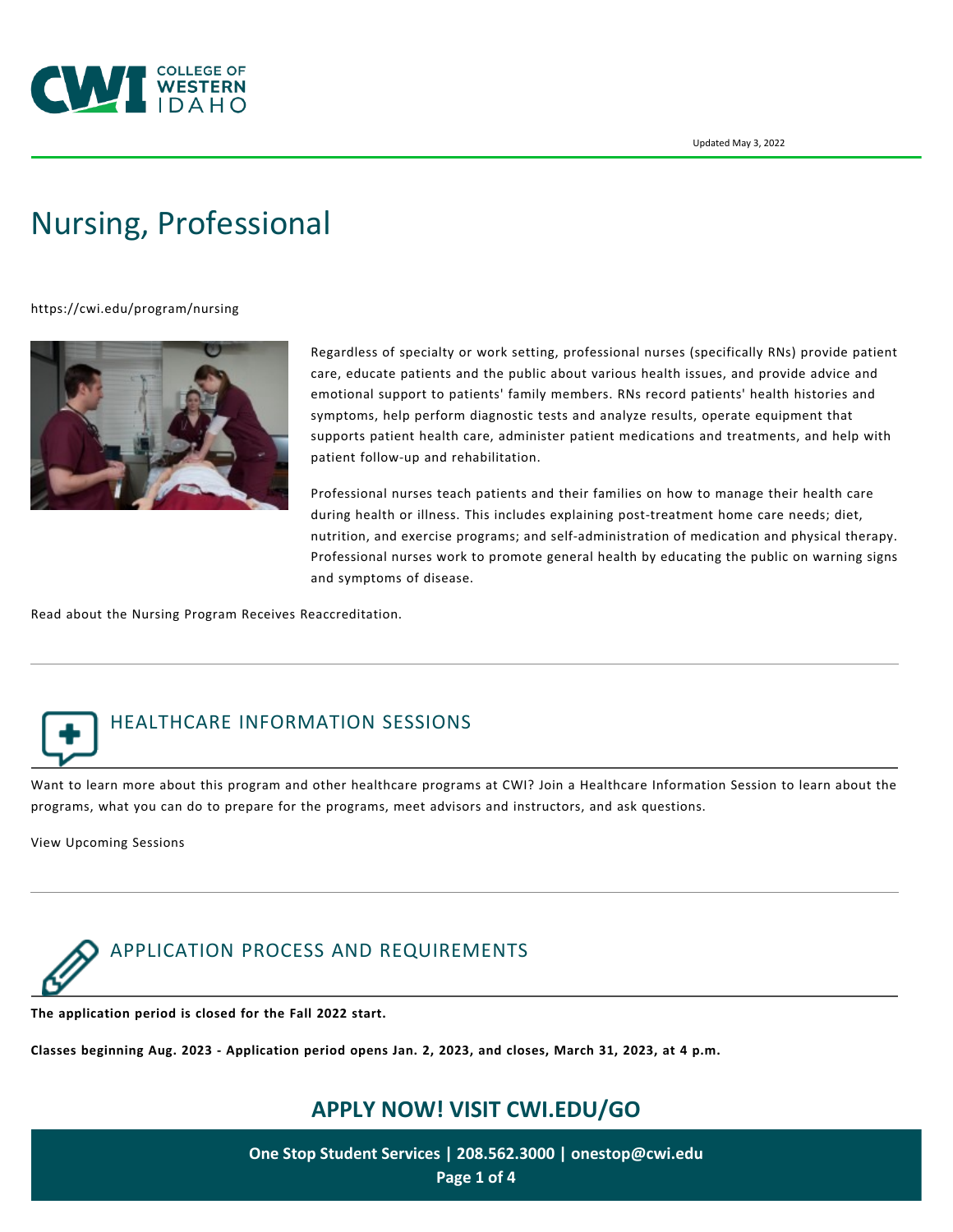

Updated May 3, 2022

#### Application Process

#### **It is recommended to attend a [Healthcare Information Session](https://cwi.edu/file/healthcare-sessions-flyer) and watch the [Professional Nursing Program](https://youtu.be/zbJI3C4BKZM) overview video.**

- 1. Complete [CWI Associate Degree or Technical Certificate application](https://cwi.edu/future-students/associate-degrees-or-technical-certificates) and be accepted to CWI.
	- If you have completed a bachelor's or master's degree, submit a [Bachelor's Degree Transfer Credit Request form](https://cwi.edu/file/bachelors-degree-transfer-credit-request-form) in advance of applying for the program.
- 2. Verify your coursework by:
	- o Reviewing the program Plan of Study on the Requirements Tab
	- o View Your Progress on [my.cwi.edu](https://my.cwi.edu/) [\(Learn How](https://cwi.edu/current-students/viewing-your-progress-towards-graduation))
- 3. Schedule and complete the Kaplan Nursing Admissions Exam with a passing score at a [CWI Assessment and Testing Center](https://cwi.edu/current-students/assessment-and-testing-centers) in advance of submitting the program application.
- 4. Complete the [Professional Nursing Program Application](https://cwi.edu/file/professional-nursing-application) and submit it with professional references by the due date.

#### [Professional Nursing Program Application](https://cwi.edu/file/professional-nursing-application)

#### **[Professional Nursing Reference Form](https://cwi.edu/sites/default/files/imce/PDF/PTEHealthPrograms/2019_-_nursing_reference_form_edits_04.03.2019.pdf)**

#### Application Help

The Professional Nursing program and Student Success Advising at CWI went through the application process and provided answers to questions during a March 16, 2022, webinar. A video is available from the program and advising to help. [Nursing Application Video](https://cwi.edu/file/professional-nursing-application-recorded-webinar)

For help or questions regarding the Professional Nursing Program Application, please contact your [Academic Advisor,](https://cwi.edu/current-students/student-success-advisors) or the Professional Nursing Department Chair:

Allison Baker [allisonbaker2@cwi.edu](mailto:allisonbaker2@cwi.edu) 208.562.2307

#### Note for Future Applicants

Applications for the Fall 2024 Professional Nursing program start will no longer include points for the following courses, Pathophysiology, Fundamentals of Nutrition, or Medical Terminology.



The Associate of Science nursing program at the College of Western Idaho at the Canyon County Campus located in Nampa Idaho is accredited by the:

Accreditation Commission for Education in Nursing (ACEN) 3390 Peachtree Road NE, Suite 1400 Atlanta, GA 30326

## **APPLY NOW! VISIT [CWI.EDU/GO](http://cwi.edu/go)**

**One Stop Student Services | 208.562.3000 | [onestop@cwi.edu](mailto:onestop@cwi.edu) Page 2 of 4**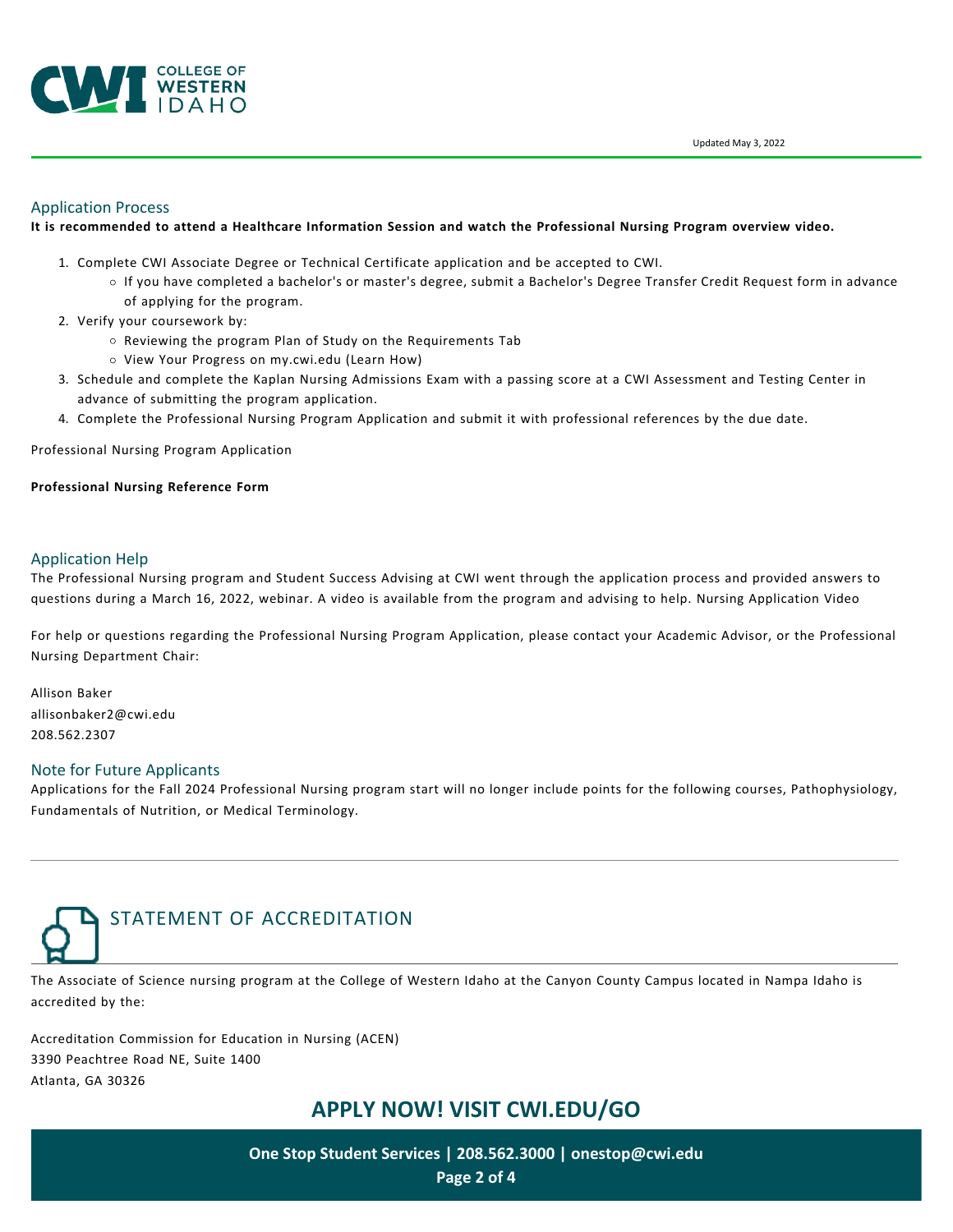

404.975.5000 [acenursing.org](https://www.acenursing.org/)

## MISSION

The mission of the ASN program at CWI is to prepare graduates to practice safe, competent, patient-centered care in a complex and rapidly changing health care system; providing a foundation for individual advancement, developing nursing leaders, and contributing to Idaho's prosperity.

## WHY THIS PROGRAM

This program will prepare you to become licensed to practice nursing by providing you with a combination of theory and laboratory instruction as well as clinical experience in the area's healthcare facilities. This program is approved by the Idaho State Board of Nursing, and upon satisfactory completion of the program, you will be eligible to sit for the NCLEX-RN. Upon passing this exam, you will be licensed to practice nursing as a registered nurse. May 2020 graduates: 89.50% pass rate May 2019 graduates: 96.55% pass rate May 2018 graduates: 96.55% pass rate May 2017 graduates: 95.00% pass rate May 2016 graduates: 97.50% pass rate May 2015 graduates: 92.50% pass rate

## WHAT YOU WILL LEARN TO DO

- Human flourishing is difficult to define, but can loosely be expressed as an effort to achieve self-actualization and fulfillment within the context of a larger community of individuals, each with a right to pursue his or her own such efforts.
- Nursing judgment encompasses three processes: namely critical thinking, clinical judgment and integration of best evidence into practice.
- Critical thinking means identifying, evaluating, and using evidence to guide decision-making by means of logic and reasoning.
- Professional Identity involves the internalization of core values and perspectives recognized as integral to the art and science of nursing. These core values become self-evident as the nurse learns, gains experience, and grows in the profession.
- A Spirit of Inquiry is the persistent sense of curiosity that informs both learning and practice. A nurse infused by a spirit of inquiry will raise questions, challenge traditional and existing practices, and seek creative approaches to problems.

#### STUDENT CLUBS



#### Student Nurses Association

The Student Nurses Association (SNA) at College of Western Idaho aims to bring together nursing students preparing for initial licensure as registered nurses. SNA promotes development of the skills students will need as responsible and...

## DEGREES AND CERTIFICATES

Professional Nursing - Associate of Science Degree, 36

# **APPLY NOW! VISIT [CWI.EDU/GO](http://cwi.edu/go)**

**One Stop Student Services | 208.562.3000 | [onestop@cwi.edu](mailto:onestop@cwi.edu) Page 3 of 4**